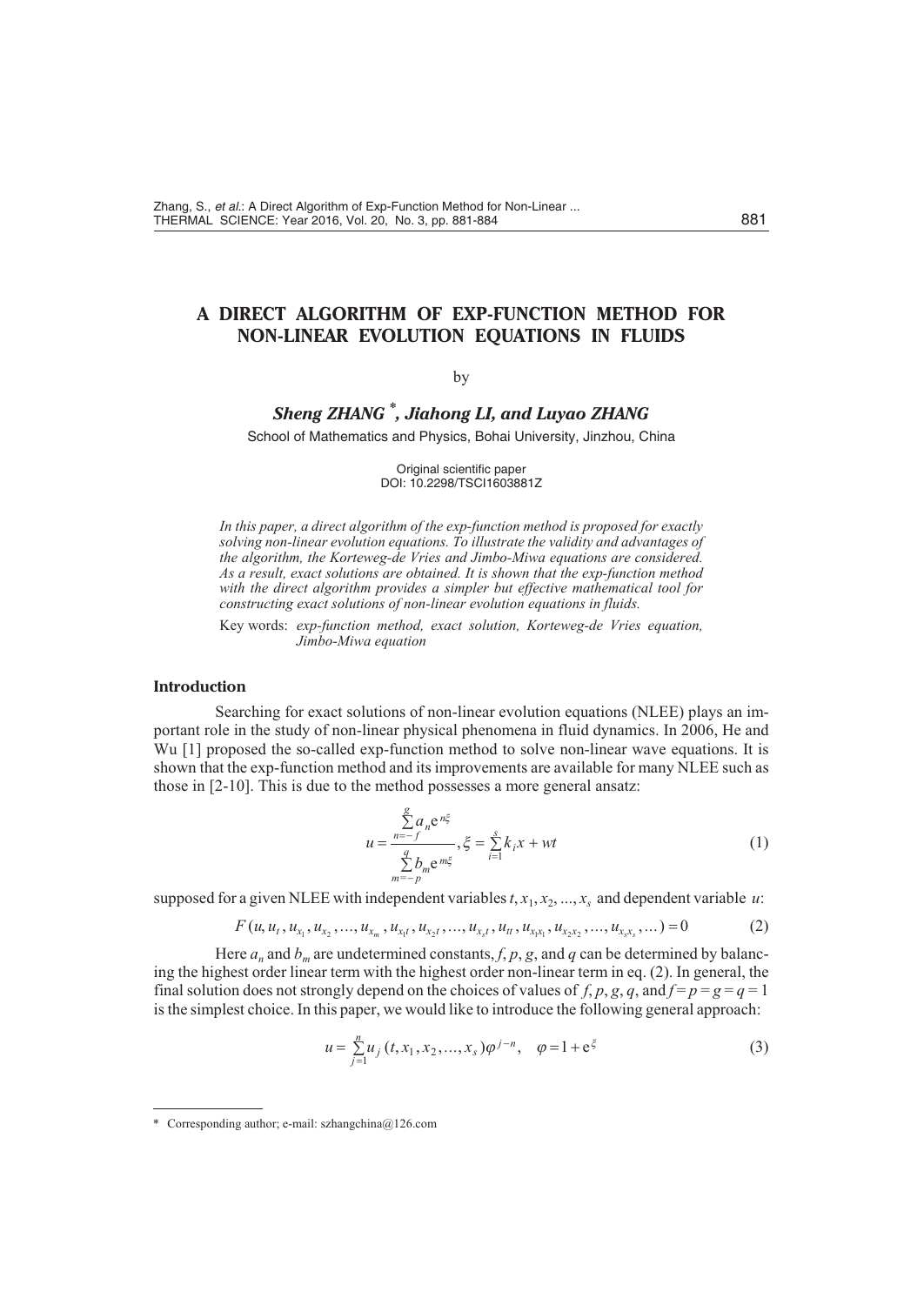where non-negative integer  $n$  is determined by balancing the highest order linear term with the highest order non-linear term in eq. (2),  $u_i = u_i(t, x_1, x_2, ..., x_s)$ ,  $j = 1, 2, ..., s$ , are coefficient functions to be determined by the system of partial differential equations resulted from substituting eq.  $(3)$  into eq.  $(2)$ . In the next section, the Korteweg-de Vries equation [11]:

$$
u_t \quad 6uu_x \quad u_{xxx} \quad 0 \tag{4}
$$

and the Jimbo-Miwa equation [12]:

$$
u_{xxxy} \quad 3u_y u_{xx} \quad 3u_x u_{xy} \quad 2u_{yt} \quad 3u_{xz} \quad 0 \tag{5}
$$

are taken as two examples to illustrate the steps of our algorithm.

## **Example 1**

For the Korteweg-de Vries eq. (4), we balance the highest order linear term  $u_{xx}$  with the highest order non-linear term  $6uu_x$  and then have  $n + 3 = n + n + 1$ , *i. e.*,  $n = 2$ . In this case, eq. (3) becomes:

$$
u \t u_0(x,t)\varphi^2 \t u_1(x,t)\varphi^1 \t u_2(x,t), \varphi \t 1 \t e^{\xi}, \t \xi \t kx \t ct \t (6)
$$

Substituting eq. (6) into eq. (4) and then equating each coefficient of the same order power of  $\varphi^{i}(i=0,-1,-2,...,-5)$  to zero yields a set of partial differential equations:

$$
\varphi^5: \quad 24k^3 e^{3\xi} u_0 \quad 12k e^{\xi} u_0^2 \quad 0 \tag{7}
$$

$$
\varphi^{4}: 18k^{3}e^{2\xi}u_{0} \quad 6k^{3}e^{3\xi}u_{1} \quad 18k^{2}\xi u_{0}u_{1} \quad 18k^{2}e^{2\xi}u_{0x} \quad 6u_{0}u_{0x} \quad 0 \tag{8}
$$

$$
\varphi^{3}: 2ce^{\xi}u_{0} - 2k^{3}e^{\xi}u_{0} - 6k^{3}e^{2\xi}u_{1}
$$
  
6ke<sup>\xi</sup>u<sub>1</sub><sup>2</sup> 12ke<sup>\xi</sup>u<sub>0</sub>u<sub>2</sub> 6k<sup>2</sup>e<sup>\xi</sup>u<sub>0x</sub> 6u<sub>0</sub>u<sub>1x</sub> 6ke<sup>\xi</sup>u<sub>0xx</sub> 0 (9)

$$
\begin{array}{ll}\n\rho^{2}: & c e^{\xi} u_{1} & k^{3} e^{\xi} u_{1} & 6 k e^{\xi} u_{1} u_{2} & u_{0x} & 6 u_{2} u_{0x} \\
3k^{2} e^{\xi} u_{1x} & 6 u_{1} u_{1x} & 6 u_{0} u_{2x} & 3 k e^{\xi} u_{1xx} & u_{0xxx} & 0\n\end{array}\n\tag{10}
$$

$$
\varphi^{-1}: u_{1t} \quad 6u_2 u_{1x} \quad 6u_1 u_{2x} \quad u_{1xxx} \quad 0 \tag{11}
$$

$$
f_{\rm{max}}(x)=\frac{1}{2}x
$$

$$
\varphi^0: u_{2t} \quad 6u_2 u_{2x} \quad u_{2xxx} \quad 0 \tag{12}
$$

Solving eqs.  $(7)-(12)$ , we have:

$$
u_0 \t 2k^2 e^{2\xi}, \ u_1 \t 2k^2 e^{\xi}, \ u_2 \t \frac{k^3 c}{6k} \t (13)
$$

and hence obtain an exact solution of the Korteweg-de Vries eq. (4):

$$
u \quad \frac{2k^2e^{2\xi}}{(1-e^{\xi})^2} \quad \frac{2k^2e^{\xi}}{1-e^{\xi}} \quad \frac{k^3}{6k} \quad \frac{c}{2} \quad \frac{1}{2}k^2 \text{ sech}^2\frac{1}{2}\xi \quad \frac{k^3}{6k} \quad \xi \quad kx \quad ct \tag{14}
$$

### **Example 2**

Let us consider the Jimbo-Miwa eq. (5). To begin with, we balance the highest order linear term  $u_{xxx}$  with the highest order non-linear term  $3u_yu_{xx}$  and then have  $n + 4 = 2n + 3$ , *i. e.*, *n*  $= 1$ . In this case, eq. (3) becomes:

$$
u = u_0(x, y, z, t)\varphi^{-1} + u_1(x, y, z, t), \quad \varphi = 1 + e^{\xi}, \qquad = kx + w(y, z, t) \tag{15}
$$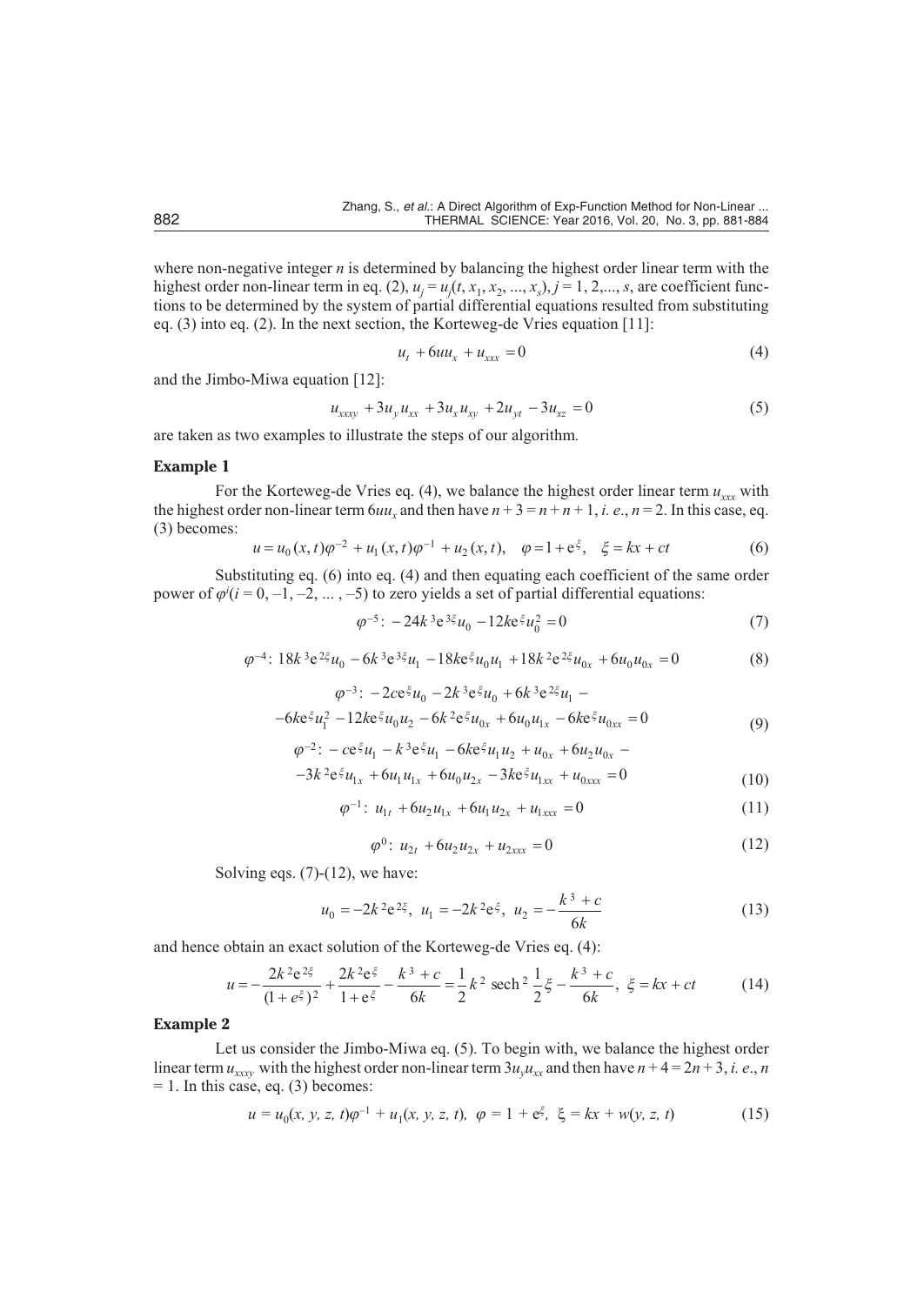Substituting eq.  $(15)$  into eq.  $(5)$  and then equating each coefficient of the same order power of  $\varphi^i$  ( $i = 0, -1, -2, ..., -5$ ) to zero yields a set of partial differential equations:

$$
\varphi^{5}: 24k^{3}e^{4\xi}w_{1y}u_{0} \quad 12k^{2}e^{3\xi}w_{1y}u_{0} \quad 0 \tag{16}
$$

$$
\varphi^{4}: \quad 36k^{3}e^{3\xi}w_{y}u_{0} \quad 6k^{2}e^{2\xi}w_{y}u_{0}^{2} \quad 6k^{3}e^{3\xi}u_{0y} \quad 9k^{2}e^{2\xi}u_{0}u_{0y}
$$

$$
18k^{2}e^{3\xi}w_{y}u_{0y} \quad 15ke^{2\xi}w_{y}u_{0}u_{0x} \quad 0 \tag{17}
$$

$$
\varphi^{3}: \quad 6ke^{2\xi}w_{2}u_{0} \quad 14k^{3}e^{2\xi}w_{3}u_{0} \quad 4e^{2\xi}w_{y}w_{z}u_{0} \quad 6k^{3}e^{2\xi}u_{0y} \quad 3k^{2}e^{\xi}u_{0}u_{0y} \quad 6k^{2}e^{2\xi}u_{0}u_{1y}
$$
\n
$$
18k^{2}e^{2\xi}w_{y}u_{0x} \quad 3ke^{\xi}w_{y}u_{0}u_{0x} \quad 9ke^{\xi}u_{0x}u_{0y} \quad 3e^{\xi}w_{y}u_{0x}^{2} \quad 6ke^{2\xi}w_{y}u_{0}u_{1x}
$$
\n
$$
6k^{2}e^{2\xi}u_{0xy} \quad 3ke^{\xi}u_{0}u_{0xy} \quad 6ke^{2\xi}w_{y}u_{0xx} \quad 3e^{\xi}w_{y}u_{0}u_{0xx} \quad 0 \tag{18}
$$

$$
\varphi^{2}: 3ke^{\xi}w_{z}u_{0} \t k^{3}e^{\xi}w_{y}u_{0} \t 2e^{\xi}w_{y}w_{t}u_{0} \t 2e^{\xi}w_{y}u_{0} \t 2e^{\xi}w_{y}u_{0t} \t 3ke^{\xi}u_{0z} \t k^{3}e^{\xi}u_{0y} \n2e^{\xi}w_{t}u_{0y} \t 3k^{2}e^{\xi}u_{0}u_{1y} \t 3e^{\xi}w_{z}u_{0x} \t 3k^{2}e^{\xi}w_{y}u_{0x} \t 6ke^{\xi}u_{1y}u_{0x} \t 3ke^{\xi}w_{y}u_{0}u_{1x} \n3ke^{\xi}u_{0y}u_{1x} \t 3e^{\xi}w_{y}u_{0x}u_{1x} \t 3k^{2}e^{\xi}u_{0xy} \t 3u_{0x}u_{0xy} \t 3ke^{\xi}u_{0}u_{1xy} \t 3ke^{\xi}w_{y}c_{0xx} \n3u_{0y}u_{0xx} \t 3e^{\xi}w_{y}u_{0}u_{1xx} \t 3ke^{\xi}u_{0xxy} \t e^{\xi}w_{y}u_{0xxx} \t 0
$$
\n(19)

$$
\varphi^{-1}: 2u_{0yt} - 3u_{0xz} - 3u_{1x}u_{0xy} - 3u_{0x}u_{1xy} - 3u_{1y}u_{0xx} - 3u_{0y}u_{1xx} - u_{0xxxy} = 0 \tag{20}
$$

$$
\varphi^{0}: 2u_{1yt} \quad 3u_{1xz} \quad 3u_{1x}u_{1xy} \quad 3u_{1x}u_{1xx} \quad u_{1xxxx} \quad 0 \tag{21}
$$

From eqs.  $(16)-(21)$ , we have:

$$
u_0 \quad 2k e^{\xi}, \quad u_1 \quad \frac{1}{3k^2} \quad \{3k[f_3(z) \quad f_1(y,z)] \quad [k^3 \quad 2p] f_{1y}(y,z) \} dy \tag{22}
$$

$$
w \quad f_1(y, z) \quad f_2(z) \quad pt \tag{23}
$$

where  $f_1(y, z)$  and  $f_2(z)$  are arbitrary functions of the indicated variables,  $f_3(z)$  d $f_3(z)/dz$  and p is an arbitrary constant.

We therefore obtain an exact solution of the Jimbo-Miwa equation  $(5)$ :

$$
u \quad \frac{2k e^{\xi}}{1 - e^{\xi}} \quad \frac{1}{3k^2} \quad \{3k[f_3(z) \quad f_1(y, z)] \quad [k^3 \quad 2p] f_{1y}(y, z) \} dy \tag{24}
$$

where  $\xi = kx + f_1(y, z) + f_2(z) + pt$ .

It is shown from computer running that the general approach  $(3)$  has an advantage over the one in eq.  $(1)$  to deal with the so-called middle expression expansion problem appeared in the process of using the exp-function method to transform a given non-linear evolution equation into the over determined system of algebraic or differential equations.

### **Ac knowl edg ment**

This work was supported by the Ph. D. Start-up Funds of Liaoning Province of China (20141137) and Bohai University (bsqd2013025), the Liaoning Bai Qian Wan Talents Program  $(2013921055)$  and the Natural Science Foundation of China  $(11547005)$ .

#### **Ref er ences**

[1] He, J.-H., Wu, X. H., Exp-Function Method for Non-Linear Wave Equations, *Chaos, Solitons & Fractals*, *30* (2006), 3, pp. 700-708